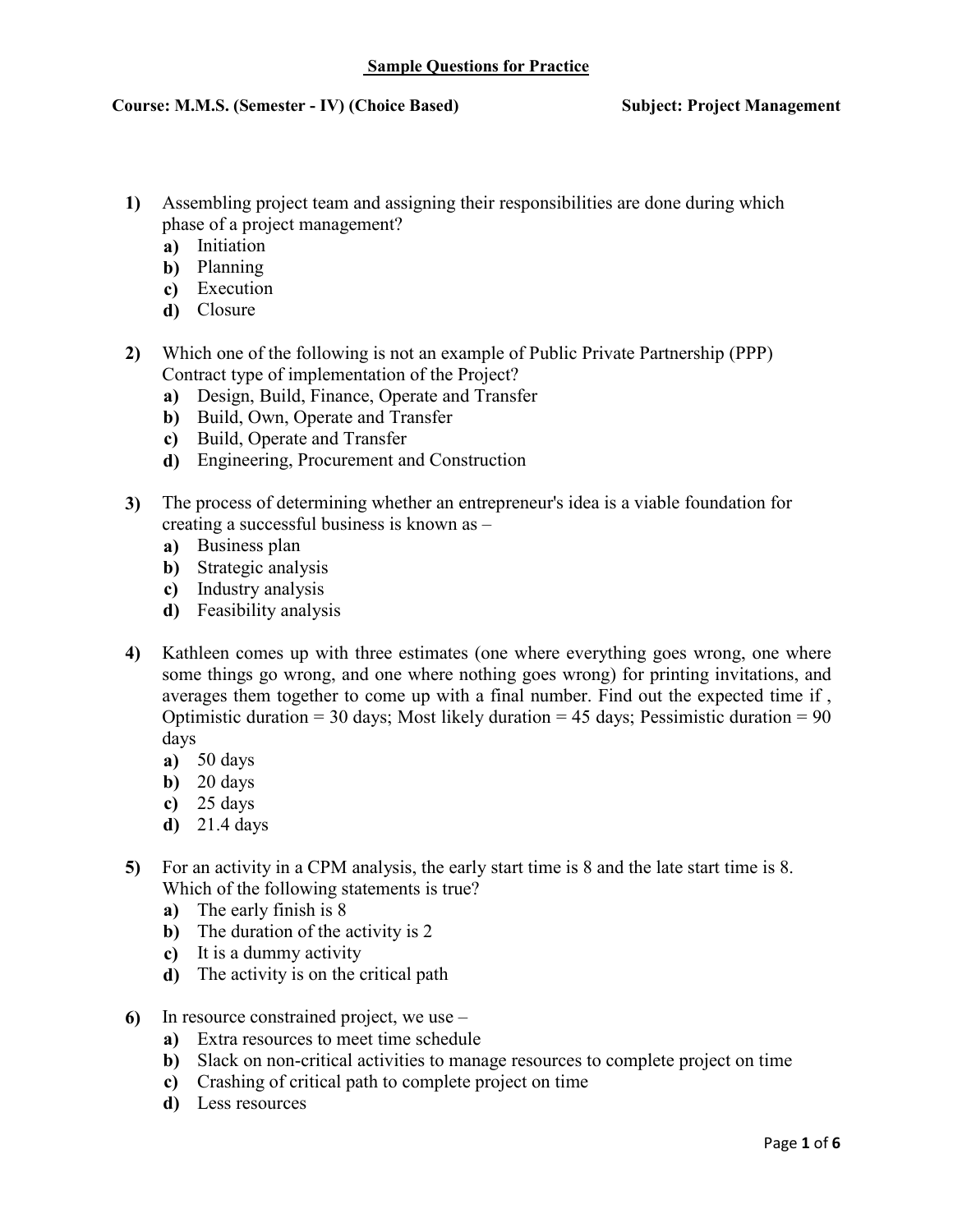- If NPV of a project is Rs. 1890 at 13% rate of discount, then the IRR will be  $7)$ 
	- a) Equal to  $13\%$
	- **b**) Less than  $13\%$
	- c) More than  $13\%$
	- $d)$  Can't say
- A Project is a task or group of task, consisting of: 8)
	- a) Non-complex non-routine activities that must be completed within given set of resources and within given time limit.
	- b) Complex non-routine activities that must be completed within given set of resources and within given time limit.
	- c) Complex non-routine activities that must be completed within un-limited set of resources and within given time limit.
	- d) Non-complex non-routine activities that must be completed within un-limited set of resources and within given time limit.
- 9) Calculate 2 period moving average for 2004 :

Year: 2000 2001 2002 2003 2004 Sales (in '000): 180 195 200 211 222 a)  $187.5$  $\mathbf{b}$ ) 197.5

- 
- c)  $205.5$
- $d)$  216.5
- 10) If an activity has its optimistic, most likely and pessimistic times as 2, 3 and 7 respectively, then its expected time and variance are respectively:
	- a)  $3.5$  and  $5/6$
	- **b**) 5 and  $25/36$
	- c)  $3.5$  and  $25/36$
	- **d**) 4 and  $5/6$
- 11) The decision to invest in the development of a new process or product depends on an estimate of
	- a) Success score
	- **b**) Customers' response
	- c) Cash flows
	- **d**) Failure Score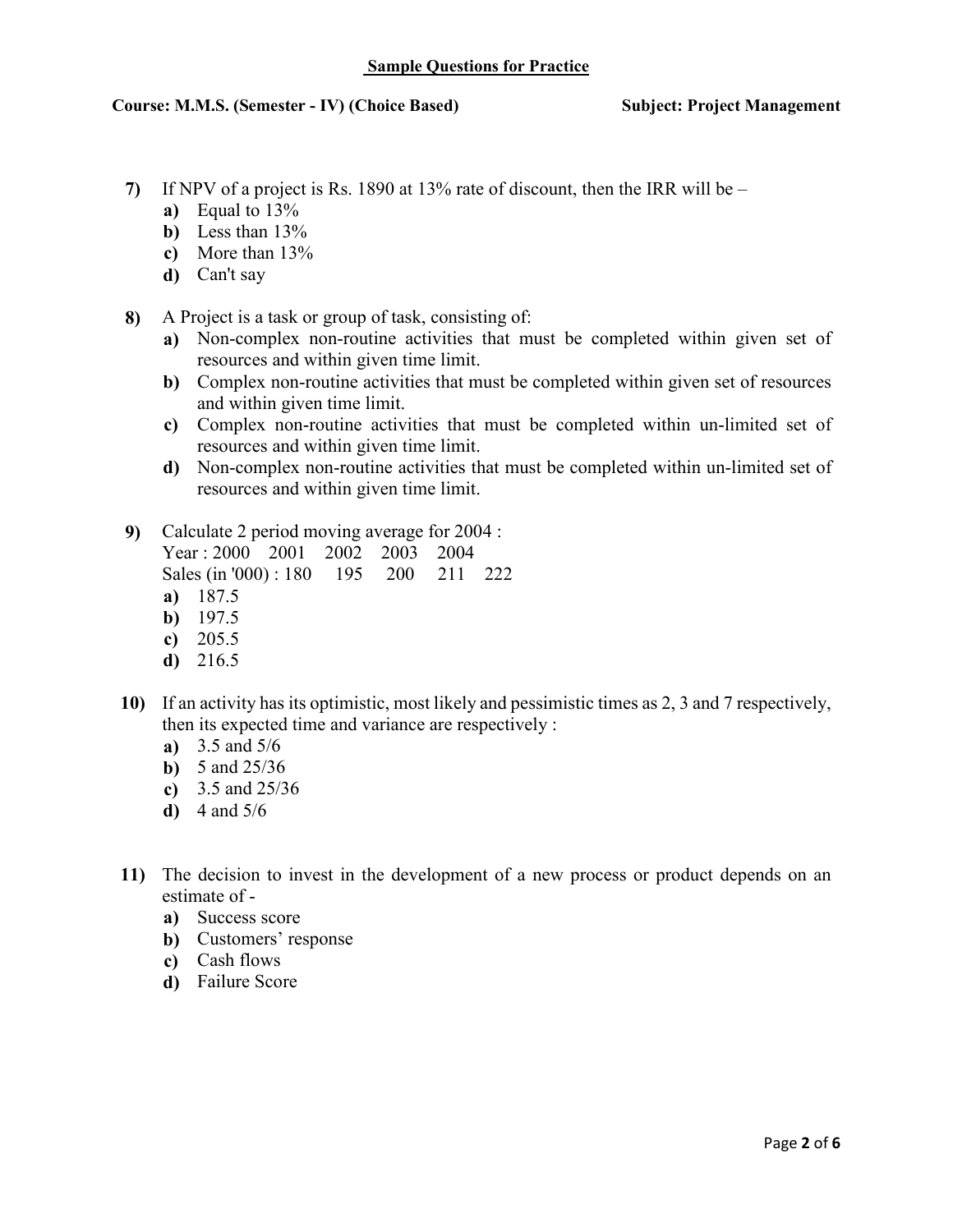- 12) The point where the profile of Net Present Value crosses the horizontal axis at the plotted graph indicates which value –
	- a) Weighted Average Cost of Capital
	- **b**) Internal Rate of Return
	- c) External Rate of Return
	- **d**) Cash flow
- 13) The Pan American Bottling Co. is considering the purchase of a new machine that would increase the speed of bottling and save money. The net cost of this machine is \$45,000. The annual cash flows have the following projections. What is the net present value of selecting the new machine, assuming cost of capital of 10%? Year - 1 2 3 4 5

Cash Flow (USD)-15000, 20000, 25000, 10000, 5000

- a) \$11,883
- **b**)  $$13,883$
- c)  $$15,883$
- d)  $$17,883$
- 14) An Event A with a duration of 3 hours has EST, EFT, LST and LFT of 2 hours, 5 hours, 11 hours and 14 hours respectively, then the Total Float of the Event will be –
	- $a)$  4 hours
	- $b)$  9 hours
	- $c)$  12 hours
	- $d)$  16 hours
- 15) A project with initial investment outlay of Rs. 100 crore and life of 10 years is expected to generate after tax profit of Rs 17 crore each year. After the expected life the project is expected to fetch salvage value of Rs 20 crore. What is the ARR of the project?
	- a)  $17.00\%$
	- **b**)  $19.00\%$
	- c)  $20.00\%$
	- $d)$  21.25%
- 16) Following factor influence quality of cost and time estimates
	- a) Time of estimates
	- **b**) Organization problem
	- c) Project problems
	- d) Time horizon of cost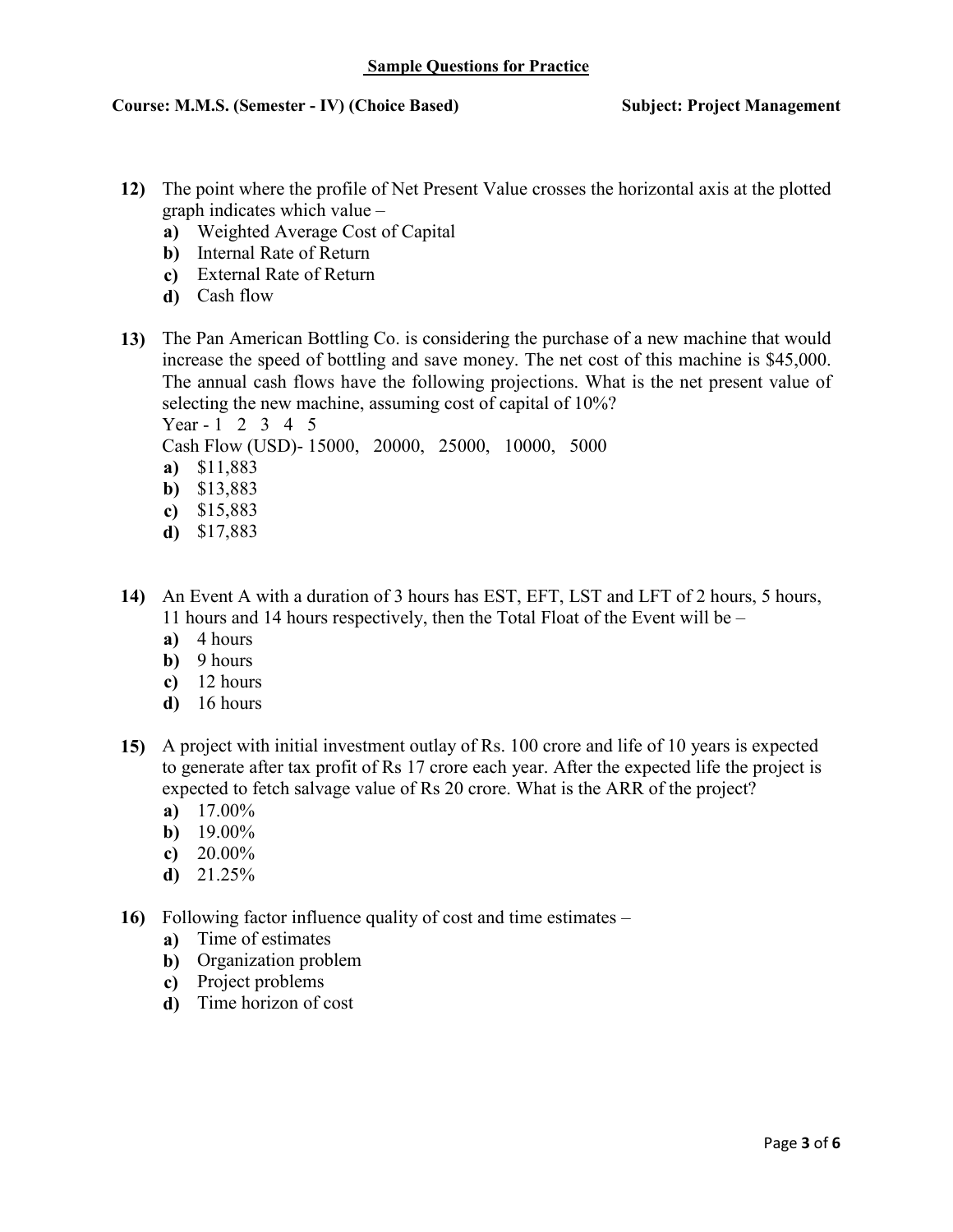## **Sample Questions for Practice**

## **Course: M.M.S. (Semester - IV) (Choice Based)**

#### **Subject: Project Management**

- 17) You are doing a project for a client. Total variance of time estimates of critical path activities of a project is 400. Estimated average duration of the project is 200 days. What duration you should convey to your client with 90 % confidence level  $(z = 1.28)$ ?
	- a)  $256.6$  days
	- $\overline{b}$ ) 225.6 days
	- c)  $235.6$  days
	- $d)$  200 days
- 18) Consider following statements with reference to a project: 1) Initial Investment is Rs. 50  $Cr$ , 2) Cash inflows for next 4 years are Rs. 20 Cr per year, 3) Rate of discount is 10%. To calculate  $IRR$ 
	- a) Statements  $1 \& 2$  are sufficient
	- **b**) Statements  $\frac{1}{2}$  & 3 are sufficient
	- c) Statements 1, 2  $&$  3 are sufficient
	- **d**) Statements 1, 2  $\&$  3 are not sufficient
- 19) For activity  $(i-j)$ , the duration of activity is Dij. The ESi is:
	- a) Max. for all *j* by computing  ${ESi + Dij}$
	- **b**) Max. for all i by computing  ${ESi + Di}{i}$
	- c) Max. for all i by computing  ${ESi Dij}$
	- **d**) Max. for all i by computing  $\{ESi + Dij\}$
- 20) Following is the data pertaining to a project, in which Rs. 40000 is invested. Find Interest Coverage Ratio.

**PBDIT: 20,000** Depreciation: 2,000 Interest :  $2,000$ Principal Repayment: 10,000 Rate of tax :  $30\%$ a)  $2.67 \text{ times}$ **b**)  $3.67 \text{ times}$ c)  $5.33 \text{ times}$ 

- $d)$  9 Times
- 21) You are managing a project laying underwater fiber optic cable. The total cost of the project is \$52/ meter to lay 4 km of cable across a lake. It's scheduled to take eight weeks to complete, with an equal amount of cable laid in each week. It's currently the end of week 5, and your team has laid 1,800 meters of cable so far. What is the SPI of your project?
	- a)  $1.16$
	- $b) 1.08$
	- c)  $0.92$
	- $d) 0.72$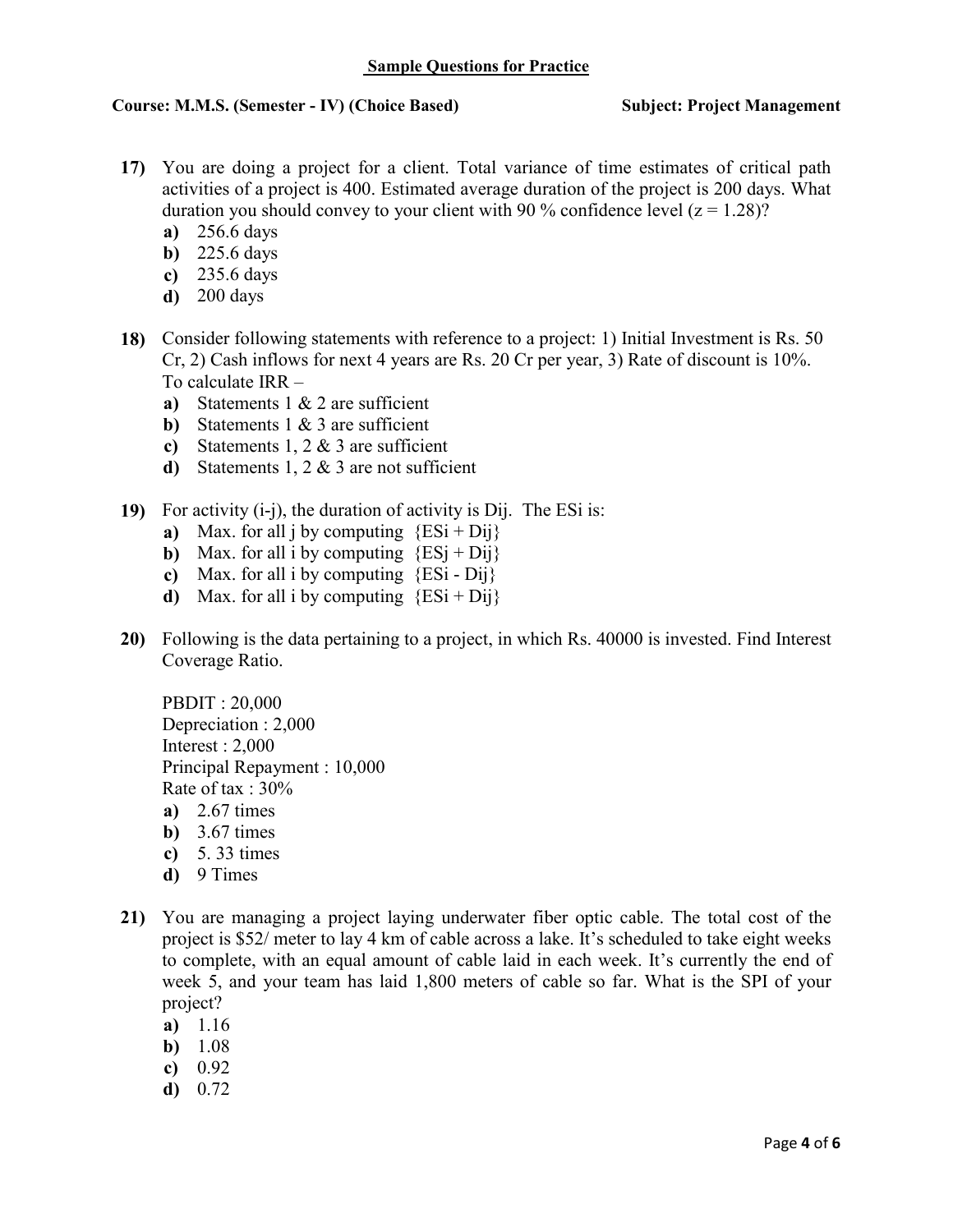**Subject: Project Management** 

- 22) Calculate DSCR for following data: Profit after tax: 960 Depreciation: 310 Tax: 210 Interest on loan: 320 Repayment of term loan: 340  $a) 2.41$ **b**)  $4.78$ 
	- $\overline{c}$ ) 3
	- $d) 2.82$
- 23) Benefit-Cost Ratio Method:
	- a) Under this method, the benefits from the project (i.e. cash inflows) are reduced to their present value at a specified rate of discount (cost of capital) and Cost of capital (cash out flows) is divided by cash inflows.
	- b) Under this method, the benefits from the project (i.e. cash inflows) are reduced to their present value at a specified rate of discount (cost of capital) and this figure is divided by the present value of the cost of the project (i.e. cash out flows).
	- c) Under this method, the benefits from the project i.e. cash inflows are divided by the cash outflows.
	- d) Under this method, cash outflows are divided the benefits from the project i.e. cash inflows.
- 24) A project manager performs Earned Value Analysis and finds the following values: EV: 100,000; PV: 125,000; AC: 100,000
	- a) The project is on schedule, but costs exceed budget.
	- b) The project is on schedule and on budget.
	- c) The project is behind schedule but on budget.
	- **d**) Then project is behind schedule and costs exceed budget.